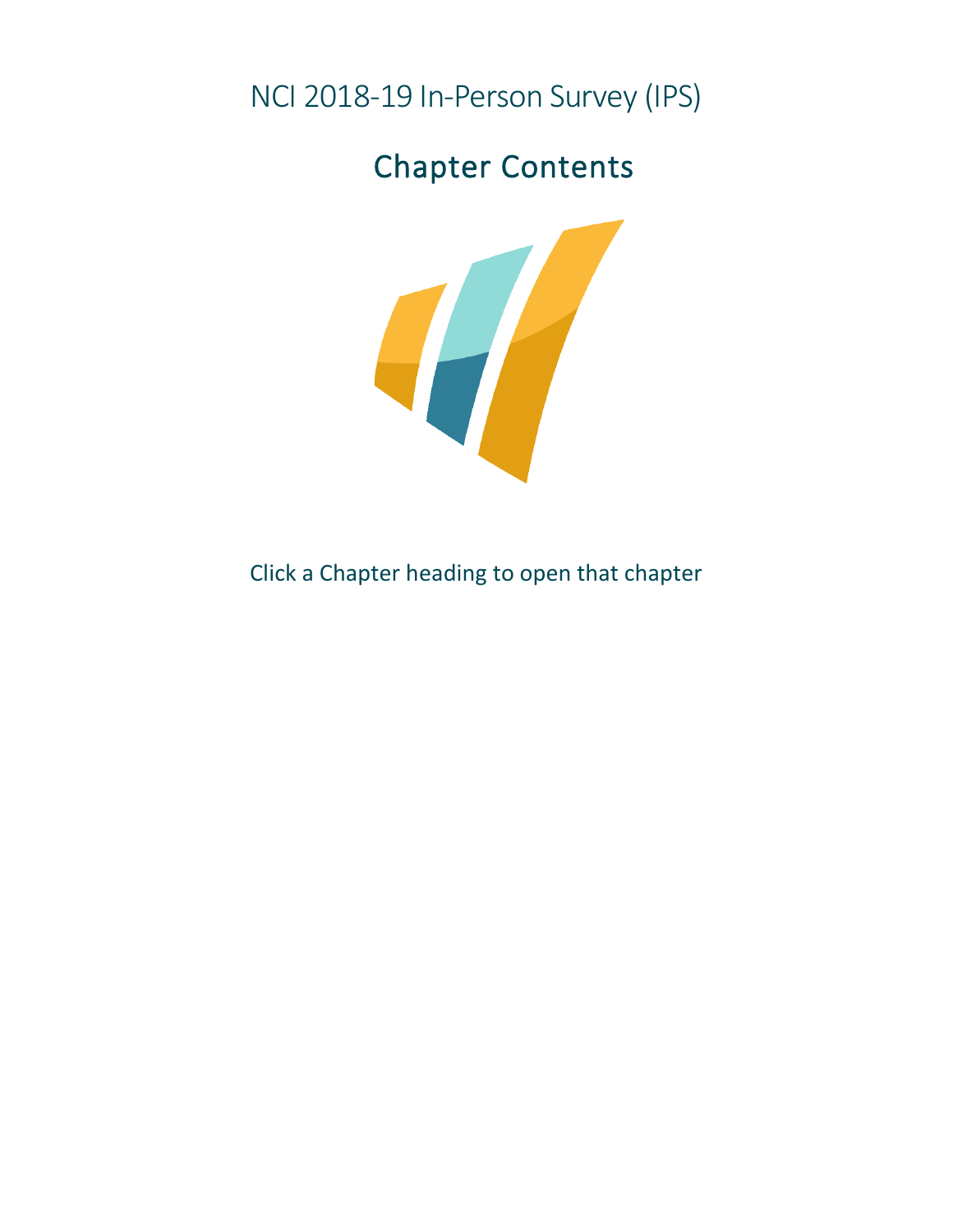## [Executive Summary](https://www.nationalcoreindicators.org/upload/core-indicators/Executive_Summary_508_IPS_18_19.pdf)

#### [In-person Survey Overview](https://www.nationalcoreindicators.org/upload/core-indicators/NCI_IPS_--Overview_508_IPS_18_19.pdf)

NCI History and Activities

Methodology

Data Analysis

### [Choice and Decision-Making](https://www.nationalcoreindicators.org/upload/core-indicators/Choice_508_IPS_18_19.pdf)

Chose or had some input in choosing where they live Chose or had some input in choosing their housemates Chose or had some help in choosing where they work Chose or had some input in choosing day program or workshop Chose staff or were aware they could request to change staff Chooses or has help deciding their daily schedule Has enough choice in daily schedule Chooses or has help deciding how to spend free time Has enough choice in how to spend free time Chooses or has help deciding what to buy or has set limits on what to buy with their spending money Can change their case manager/service coordinator if wants to (proxy respondents were allowed for this question

#### [Work](https://www.nationalcoreindicators.org/upload/core-indicators/Employment_4_16.pdf)

Has a paid community job; individual, group and/or in a business that primarily hires people with disabilities

Type of paid community job

Average biweekly hours by type of paid community job

Average hourly wage at paid community job by type of community employment

Average length of employment in current paid community job

Receives paid time off

Job industries

Does not have paid community job and would like a job in the community

Has community employment as a goal in their service plan

Takes classes, training or does something to get a job or do better at current job

Attends day program or sheltered workshop

Volunteers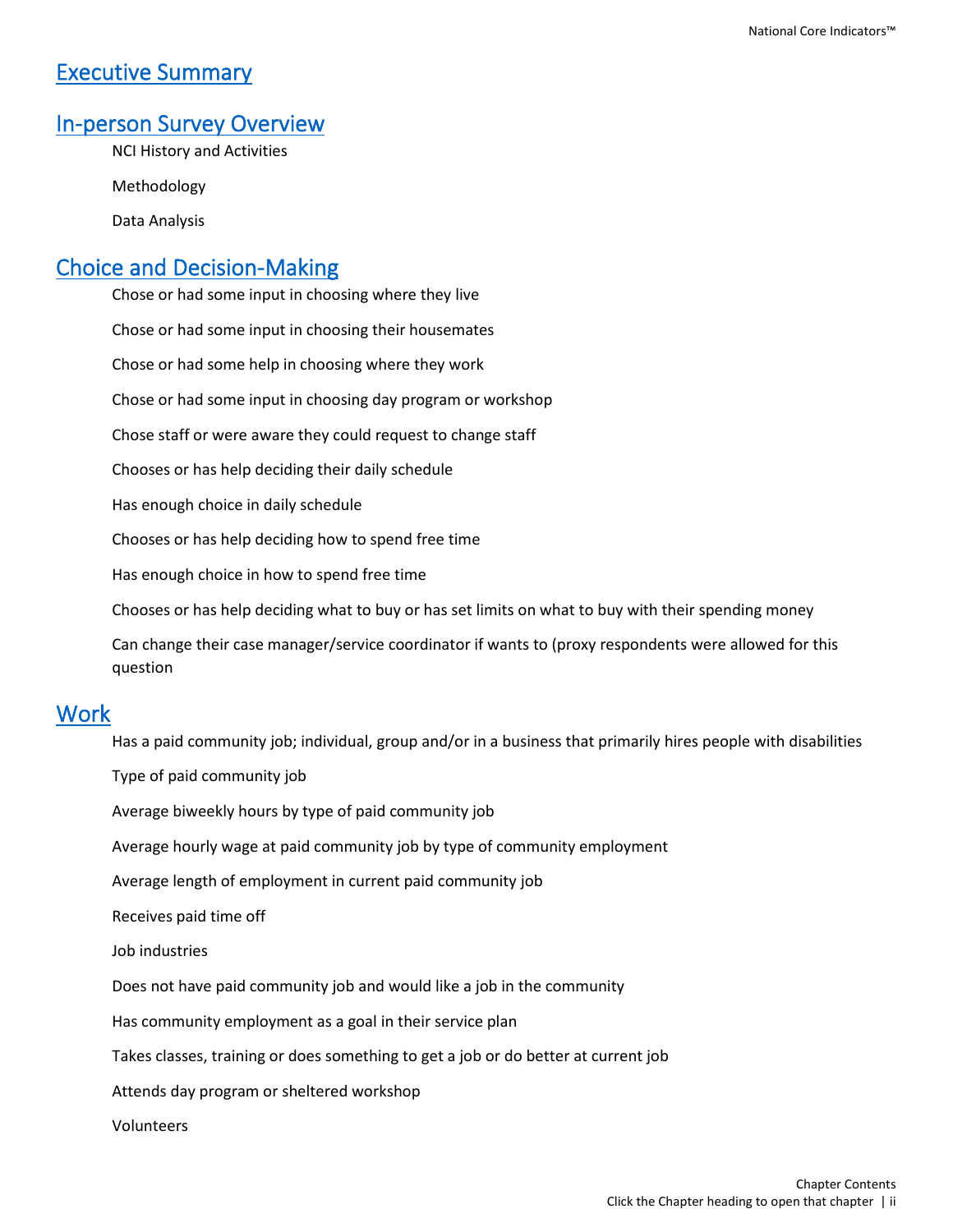## [Self-Direction](https://www.nationalcoreindicators.org/upload/core-indicators/Self-direction_508_IPS_18_19.pdf)

Using a self-directed supports option

- People who make decisions or have input in making decisions for how budget for services is used Hires or manages staff Can make changes to individual budget/services if needed
- Has enough help deciding how to use their individual budget/services
- Gets information about how much money is left in budget/services
- Information about budget/services is easy to understand
- Frequency with which the person gets information about budget/services

## [Community Inclusion, Participation and Leisure](https://www.nationalcoreindicators.org/upload/core-indicators/Community_Inclusion_508_IPS_18_19.pdf)

Number of times went out shopping at least once in the past month Number of times went out on errands at least once in the past month Number of times went out for entertainment at least once in the past month Number of times went out to a restaurant or coffee shop at least once in the past month Number of times went out to religious service or spiritual practice at least once in the past month Participates as a member in community group Went away on vacation in the past year Able to go out and do the things like to do in the community Gets to do things likes to do in the community as much as wants Has enough things likes to do when at home Gets help to learn new things

#### [Relationships](https://www.nationalcoreindicators.org/upload/core-indicators/Relationships_508_IPS_18_19.pdf)

Has friends who are not staff or family members Has best friend Wants help to meet or keep in contact with friends Has friends and can see their friends when they want Reasons cannot see friends if sometimes or often unable to Has other ways of talking, chatting, or communicating with friends when cannot see them Can see or communicate with their family when they want Often feels lonely Can go on a date or is married or living with partner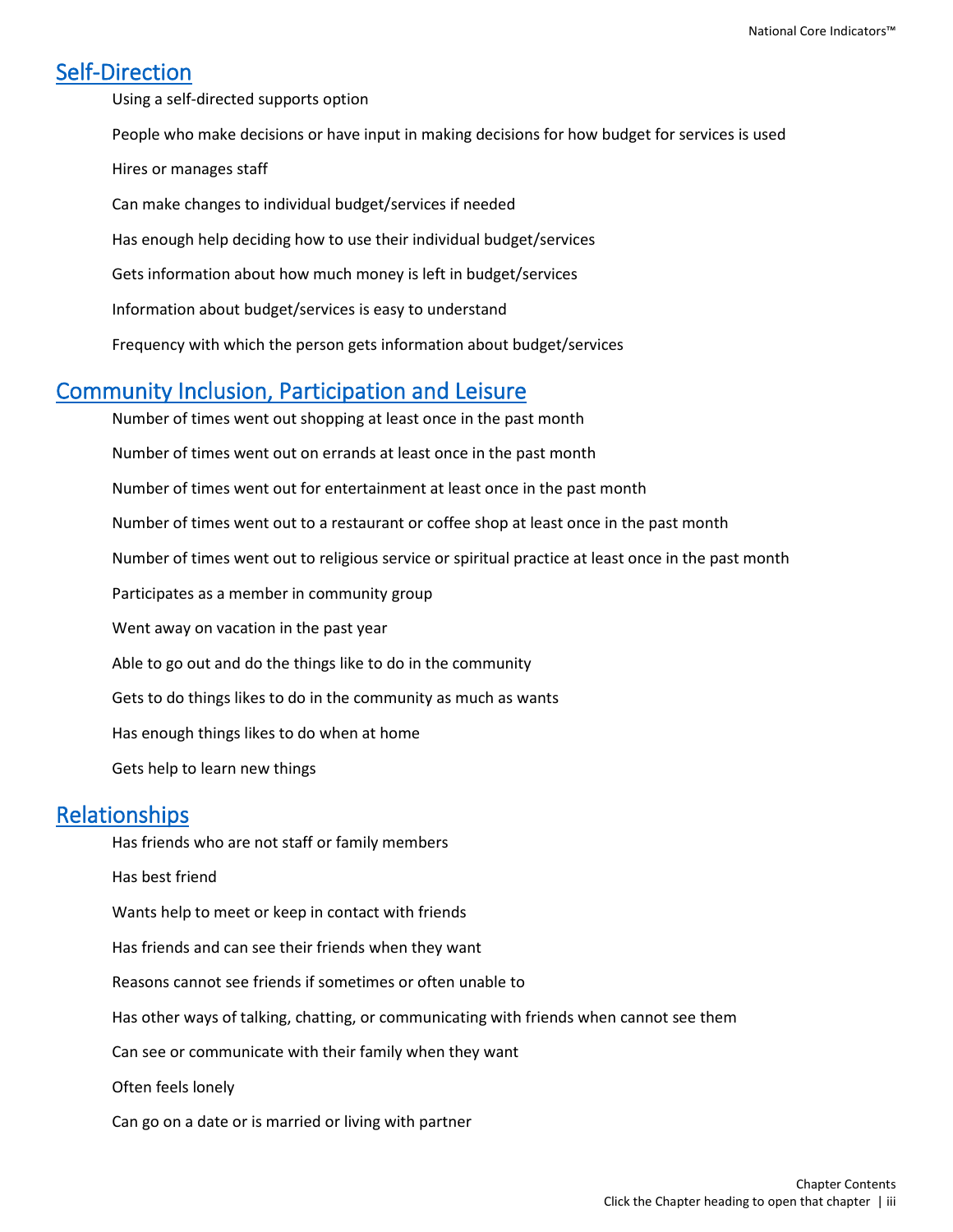## [Satisfaction](https://www.nationalcoreindicators.org/upload/core-indicators/Satisfaction_508_IPS_18_19.pdf)

Likes home or where lives Reasons does not like home Wants to live somewhere else Likes paid community job Wants to work somewhere else Attends a day program or workshop and wants to go more, less, or the same amount of time Person wants to go out shopping more, less or the same amount as last month Person wants to go out for entertainment more, less or the same amount as last month Person wants to go out to a restaurant or coffee shop more, less or the same amount as last month Person wants to go out to a religious service or spiritual practice more, less or the same amount as last month Person wants to be a part of more community groups Services and Supports help person live a good life

#### [Service Coordination](https://www.nationalcoreindicators.org/upload/core-indicators/Service_Coordination_508_IPS_18_19.pdf)

Has met or spoken with case manager/service coordinator Case manager/service coordinator asks person what s/he wants Able to contact case manager/service coordinator when wants Staff come and leave when they are supposed to Took part in last service planning meeting, or had the opportunity but chose not to Understood what was talked about at last service planning meeting Last service planning meeting included people person wanted to be there Person was able to choose services they get as part of service plan Talked about learning new things at last service planning meeting Remembers what is in the service plan Service plan includes things that are important to person Knows who to ask if s/he wants to change something about services Of those who say they want to learn to perform ADLs more independently, the percentage who have a goal in the service plan to increase independence or improve function skill performance in ADLs

Of those who say they want a paid job in the community (and do not currently have one), the percentage who have community employment as a goal in the service plan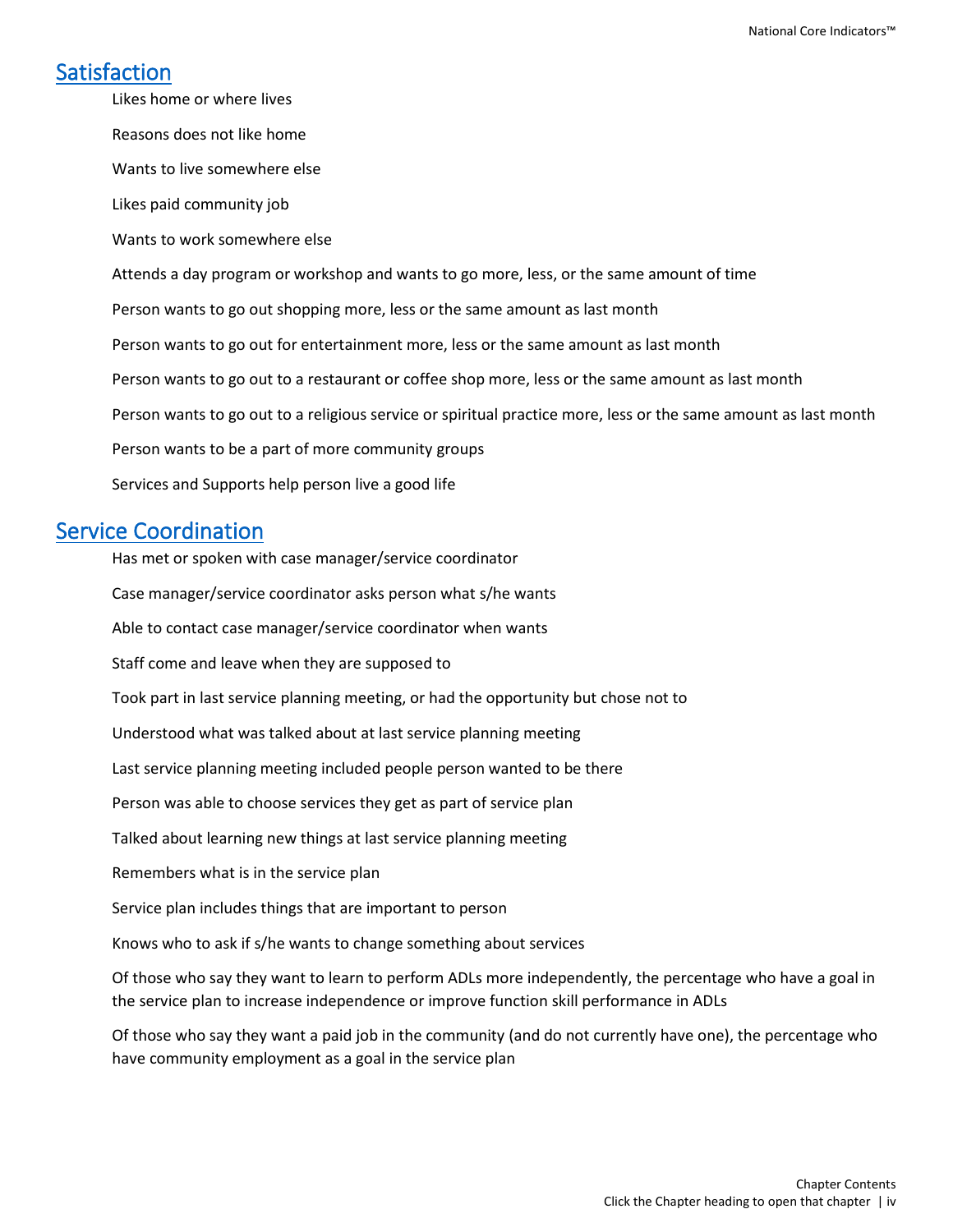#### [Access](https://www.nationalcoreindicators.org/upload/core-indicators/Access_508_IPS_18_19.pdf)

Has a way to get places needs to go

Has a way to get places when wants to do something outside of home

Staff have right training to meet person's needs

Additional services needed

#### **Health**

Has a primary care doctor or primary care practitioner In poor health Had a complete physical exam in the past year Had a dental exam in the past year Had an eye exam or vision screening in the past year Had a hearing test in the past five years Had a Pap test in the past three years Had a mammogram test in the past two years Last colorectal cancer screening Had a flu vaccine in the past year

#### [Medication](https://www.nationalcoreindicators.org/upload/core-indicators/Medication_508_IPS_18_19.pdf)

Takes at least one medication for mood, anxiety, psychotic disorder and/or behavioral challenge

Takes medication for mood, anxiety, and/or psychotic disorders

Number of medications taken for at least one of the following: mood disorders, anxiety, or psychotic disorders if taking at least one medication for this purpose

Takes medication for behavior challenges

Number of medications taken for behavior challenges if taking at least one for this purpose

Has a behavior plan

Has a behavior plan (among those who take medication for a behavior challenge)

#### **Wellness**

Exercises or does physical activity at least once per week for 10 minutes or more at a time

Exercises or does physical activity at least once per week that makes the muscles in arms, legs, back, and/or chest work hard

Body Mass Index (BMI) category

Uses nicotine or tobacco products